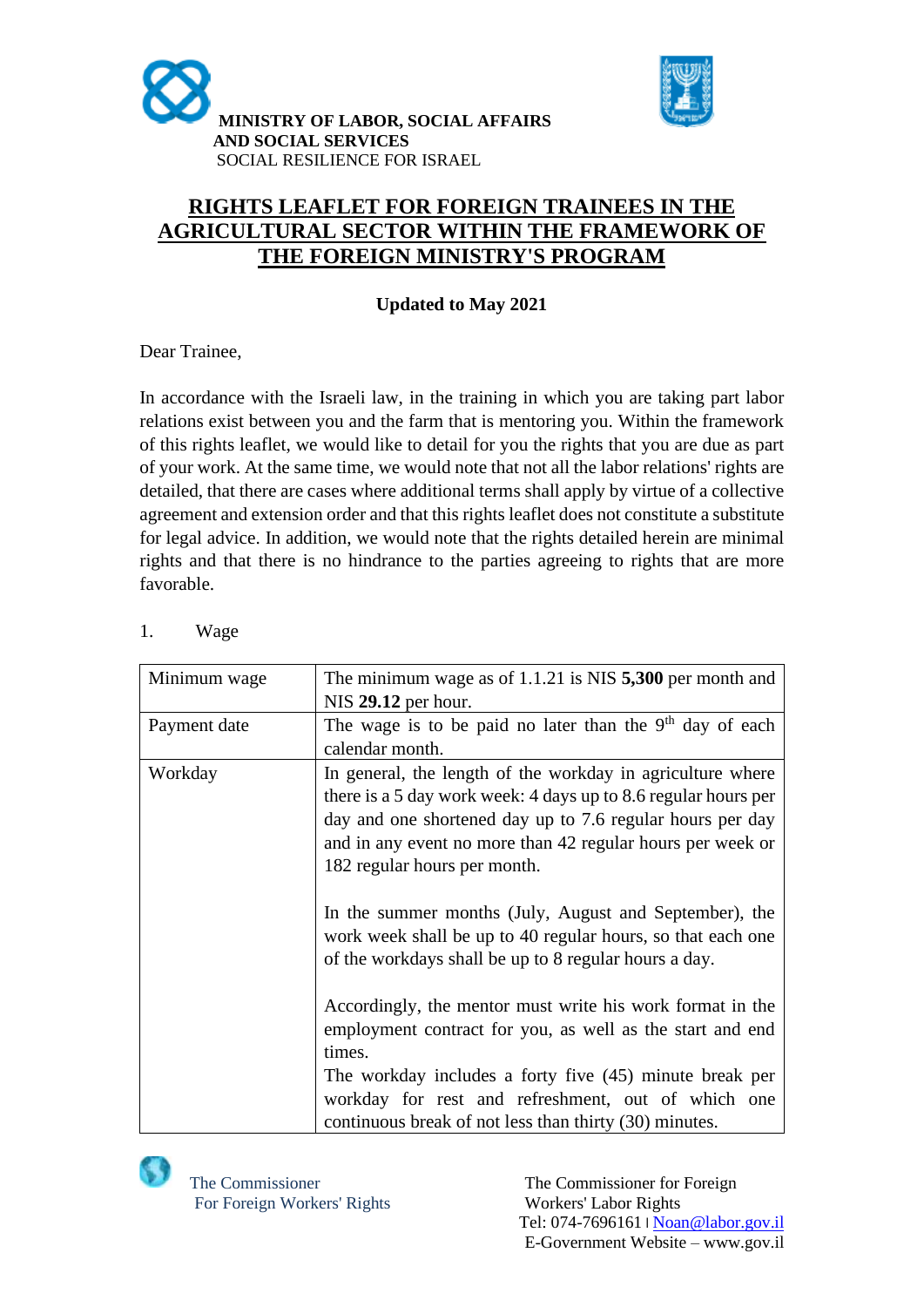



| Overtime               | For the first two hours of overtime in a day, the worker shall  |
|------------------------|-----------------------------------------------------------------|
|                        | be entitled to payment at a rate of 125% of his regular hourly  |
|                        | wage. For each additional working hour, the worker shall be     |
|                        | entitled to payment at a rate of 150% of his regular hourly     |
|                        | wage.                                                           |
|                        | It is important to know $-$ according to the Israeli law, a     |
|                        | worker may not be employed on overtime in a quantity            |
|                        | exceeding sixteen $(16)$ overtime hours a week and four $(4)$   |
|                        | overtime hours a day. Therefore, a workday shall not exceed     |
|                        | 12 working hours, including overtime, and a workweek shall      |
|                        | not to exceed fifty eight (58) working hours, including         |
|                        | overtime.                                                       |
| Deductions<br>from     | Income tax and national insurance according to the              |
| wage                   | worker's wage level.                                            |
|                        | Health insurance participation $-$ up to NIS 124.72.            |
|                        | Accommodations and related expenses (electricity,               |
|                        | water, municipal rate) – up to NIS $547.28$ .                   |
|                        | The employer is <b>not allowed</b> to deduct levies or fees.    |
|                        | A fixed debt agreed upon in advance and in writing              |
|                        | between the employer and the worker.                            |
|                        | No more than 25% of the worker's gross monthly                  |
|                        | wage may be deducted.                                           |
| Weekly rest            | The weekly rest is at least 36 hours per week, which must       |
|                        | include one of the following days: Friday, Saturday or          |
|                        | Sunday, all according to what is acceptable to the worker as    |
|                        | his regular weekly day of rest. The worker must notify the      |
|                        | employer at the commencement of his employment what is          |
|                        | his weekly day of rest.                                         |
| Holidays               | Agriculture workers are entitled to 10 fully paid religious     |
|                        | holidays a year, as of the commencement of the employment.      |
|                        | You must notify the employer at the commencement of your        |
|                        | employment what holidays you have chosen (Jewish                |
|                        | holidays or holidays according to your religion).               |
| Employment<br>on       | It is prohibited to employ the worker on his day of rest or     |
| holidays $/$<br>weekly | holiday, save in cases where general or specific permits        |
| days of rest           | required for such employment have been issued. If the           |
|                        | worker works on his day of rest or holiday, the worker shall    |
|                        | be entitled to a wage at the rate of 175% of his regular hourly |
|                        | wage for the regular working hours and with regard to           |
|                        | overtime compensation, the provisions of any law shall          |
|                        | apply.                                                          |

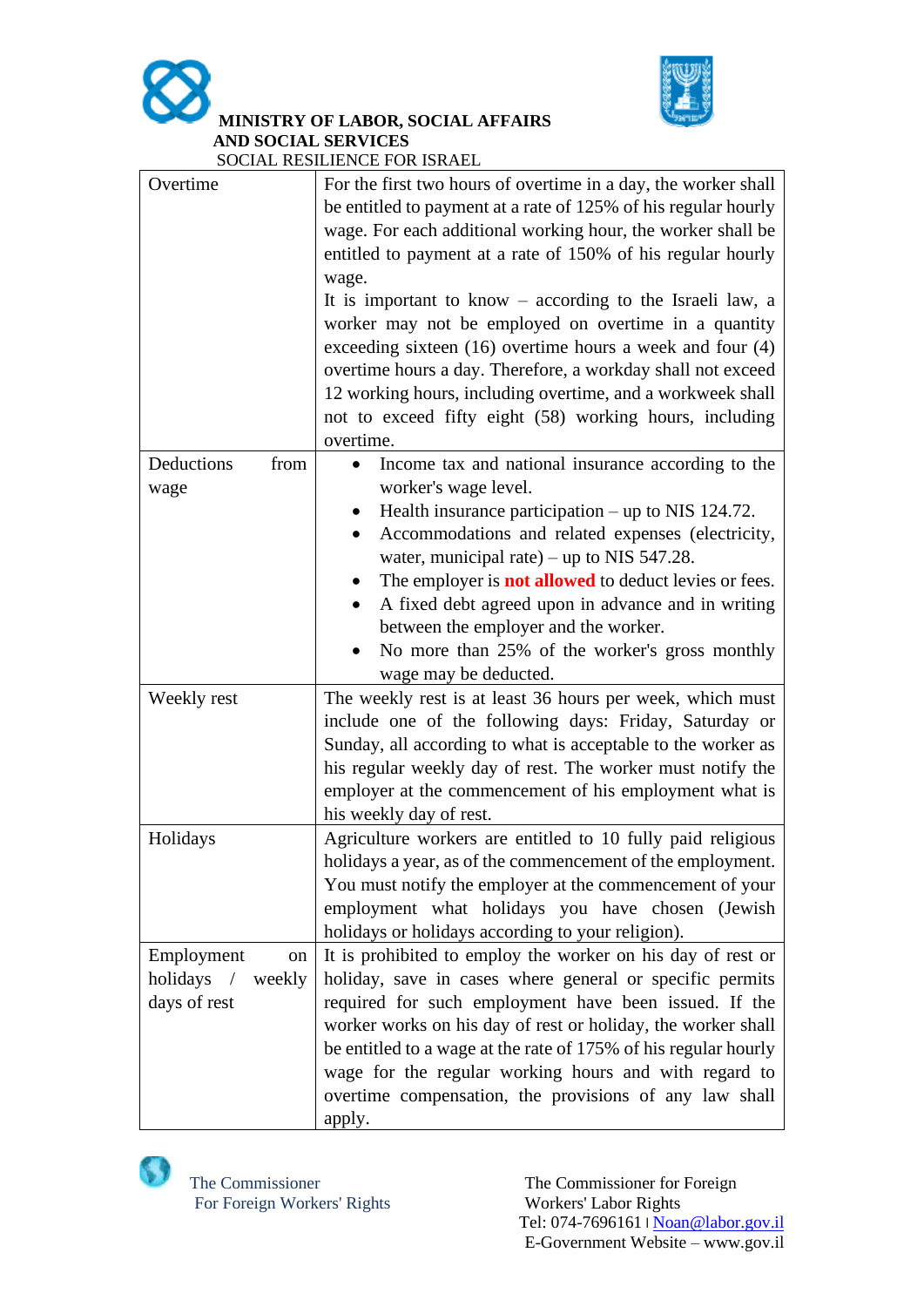



## **MINISTRY OF LABOR, SOCIAL AFFAIRS AND SOCIAL SERVICES**

SOCIAL RESILIENCE FOR ISRAEL

| Leave                | A trainee is entitled to 12 actual leave days, not including the  |
|----------------------|-------------------------------------------------------------------|
|                      | weekly rest. The unutilized leave days shall be redeemed for      |
|                      | the trainee at the end of his employment.                         |
| Convalescence        | A trainee who has completed his training in Israel is entitled    |
|                      | to 7 convalescence days per year at a rate of NIS 378 per day,    |
|                      | totaling $-$ NIS 2646.                                            |
| <b>Sickness</b>      | There is a right to utilize 30 sick days a year. A worker who     |
|                      | is forced to be absent due to a health condition is required to   |
|                      | furnish a medical certificate to the employer.                    |
|                      | The worker is not entitled to a wage for the first sick day. For  |
|                      | the second and third consecutive sick days, the worker is         |
|                      | entitled to payment of 50% of his wage. For the remaining         |
|                      | consecutive sick days, the worker is entitled to his regular      |
|                      | wage.                                                             |
| benefit<br>Fringe    | The employer shall set aside the following rates against the      |
| and<br>payments      | gross monthly salary of the trainee:                              |
| severance pay        | $6\%$ (the employer's part) – as of the commencement of the       |
|                      | trainee's employment and until the end of 6 months of             |
|                      | employment;                                                       |
|                      | 12.5% (composed of the employer's portion in the sum of           |
|                      | 6.5% and of a severance pay provision in the sum of $6\%$ ) –     |
|                      | from the commencement of the seventh month of                     |
|                      | employment and until the end of the trainee's employment.         |
|                      | The employer shall pay the aforementioned rates as a              |
|                      | monthly supplement to the trainee's wage or in one payment        |
|                      | at the end of the trainee's employment.                           |
|                      | At the end of the training period and at the end of the           |
|                      | employment, the employer shall pay the worker a severance         |
|                      | pay supplement in accordance with the Severance Pay Law,          |
|                      | 5723-1963.                                                        |
| Advance notice<br>of | A trainee or mentor who wishes to terminate the employment        |
| of<br>termination    | prior to the appointed time, must give advance notice to the      |
| employment           | other party, as detailed below:                                   |
|                      | During the first six months of his employment one                 |
|                      | day for each month of employment-;                                |
|                      | During the period as of the seventh month of his                  |
|                      | employment to the end of this first year of                       |
|                      | employment $-6$ days, plus two and a half days for                |
|                      | each month of employment.                                         |
| Pay slip             | The employer shall provide a monthly pay slip to the worker       |
|                      | up to and no later than the $9th$ of the calendar month following |
|                      | the salary month. The slip shall itemize all the wage             |
|                      |                                                                   |



The Commissioner The Commissioner The Commissioner Foreign<br>For Foreign Workers' Rights Workers' Labor Rights Tel: 074-7696161 | [Noan@labor.gov.il](mailto:Noan@labor.gov.il) E-Government Website – www.gov.il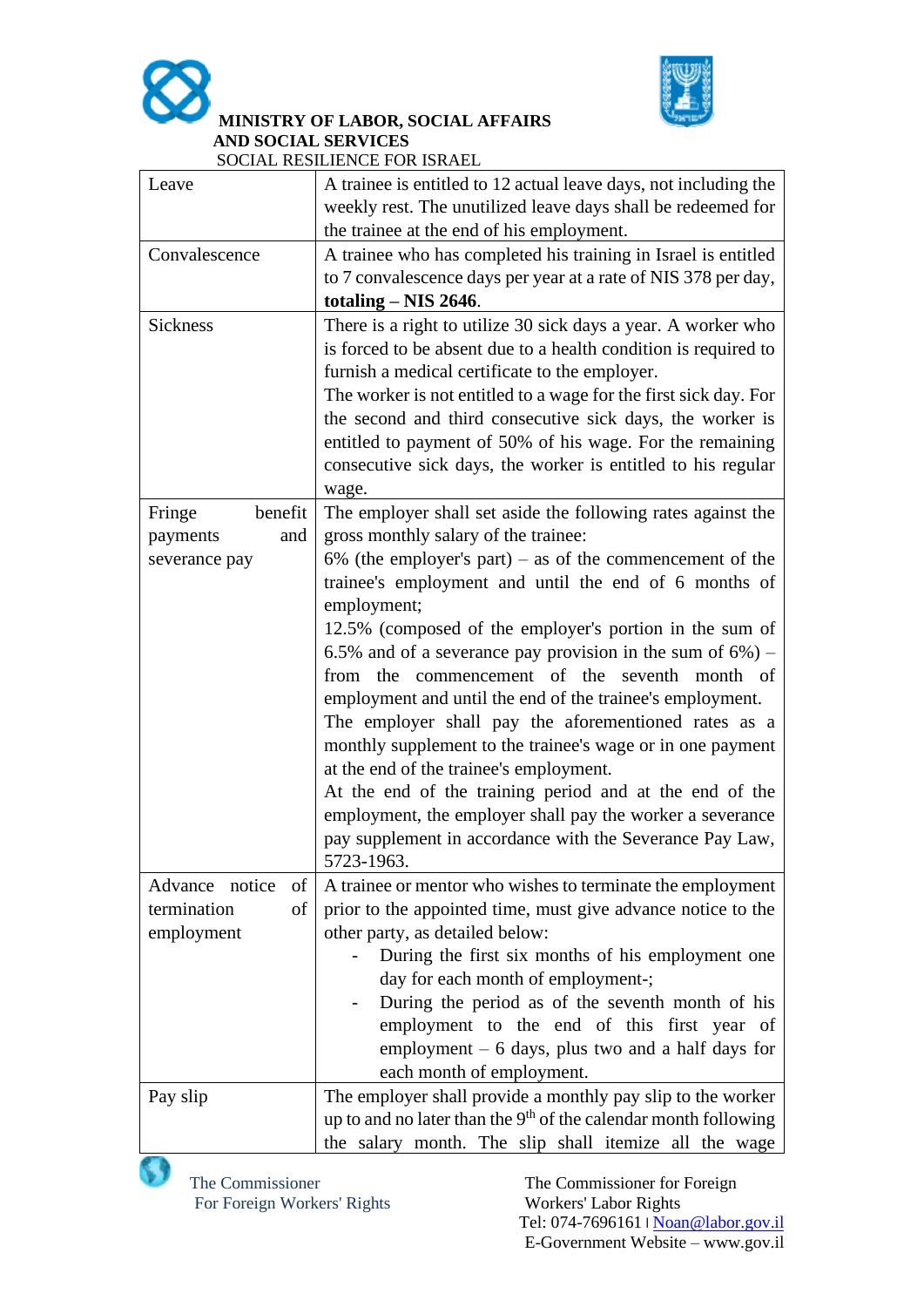



## **MINISTRY OF LABOR, SOCIAL AFFAIRS AND SOCIAL SERVICES**

SOCIAL RESILIENCE FOR ISRAEL

|                  | components required by law, including details of the worker      |
|------------------|------------------------------------------------------------------|
|                  | and the employer, the wage paid, the balance of sick and         |
|                  | leave days, mandatory and voluntary deductions and fringe        |
|                  | benefit provisions, manner of payment of the wage, etc.          |
| Employment       | The employer shall draw up a written employment contract         |
| contract         | in a language that the trainee understands, as required          |
|                  | pursuant to the Foreign Workers Law, 5751-1991, which            |
|                  | shall include, inter alia, details of the employer and the       |
|                  | employee, the job description, the wage level, the list of       |
|                  | deductions and fringe benefit payments, the employment           |
|                  | commencement date and the employment period, the length          |
|                  | of the regular workday and the day of weekly rest, details of    |
|                  | the Commissioner for Foreign Workers' Rights, etc. The           |
|                  | trainee shall receive a copy of the employment contract.         |
| Accommodations   | The employer must provide suitable accommodations for the        |
|                  | trainee as required under the Foreign Workers Law and the        |
|                  | regulations thereunder, throughout the training period and at    |
|                  | least up to 7 days subsequent to the termination of the          |
|                  | trainee's employment.                                            |
|                  | Insofar as the worker is injured or become chronically ill or    |
|                  |                                                                  |
|                  | disabled during the training period, either in the course of his |
|                  | work or otherwise, and consequently the worker can no            |
|                  | longer continue his work, the employer shall continue to         |
|                  | provide the worker with a safe and hygienic residence for a      |
|                  | period of at least 30 days subsequent to the cessation of the    |
|                  | worker's employment as a result of such injury, illness or       |
|                  | disability.                                                      |
| Health insurance | The Employer shall provide health insurance to the worker        |
|                  | during the period of the employment agreement, including         |
|                  | during holidays and leaves in Israel, as detailed in the Foreign |
|                  | Workers Law, 5751-1991 and the regulations thereunder.           |
|                  | The employer shall make available to the trainee a summary       |
|                  | of the insurance policy in a language that the trainee           |
|                  | understands.                                                     |
| Travel allowance | The employer shall indemnify the worker in respect of all        |
|                  | expenses incurred by the worker due to work-related travel       |
|                  | (excluding airfares from the trainee's country of origin to      |
|                  | Israel and back), which is requested by the employer to be       |
|                  | made, or due to transport related to a work task that the        |
|                  | employer has imposed on the worker. In a farm where there        |
|                  | is no regular public transport, the employer shall drive the     |
|                  | trainee back and forth.                                          |

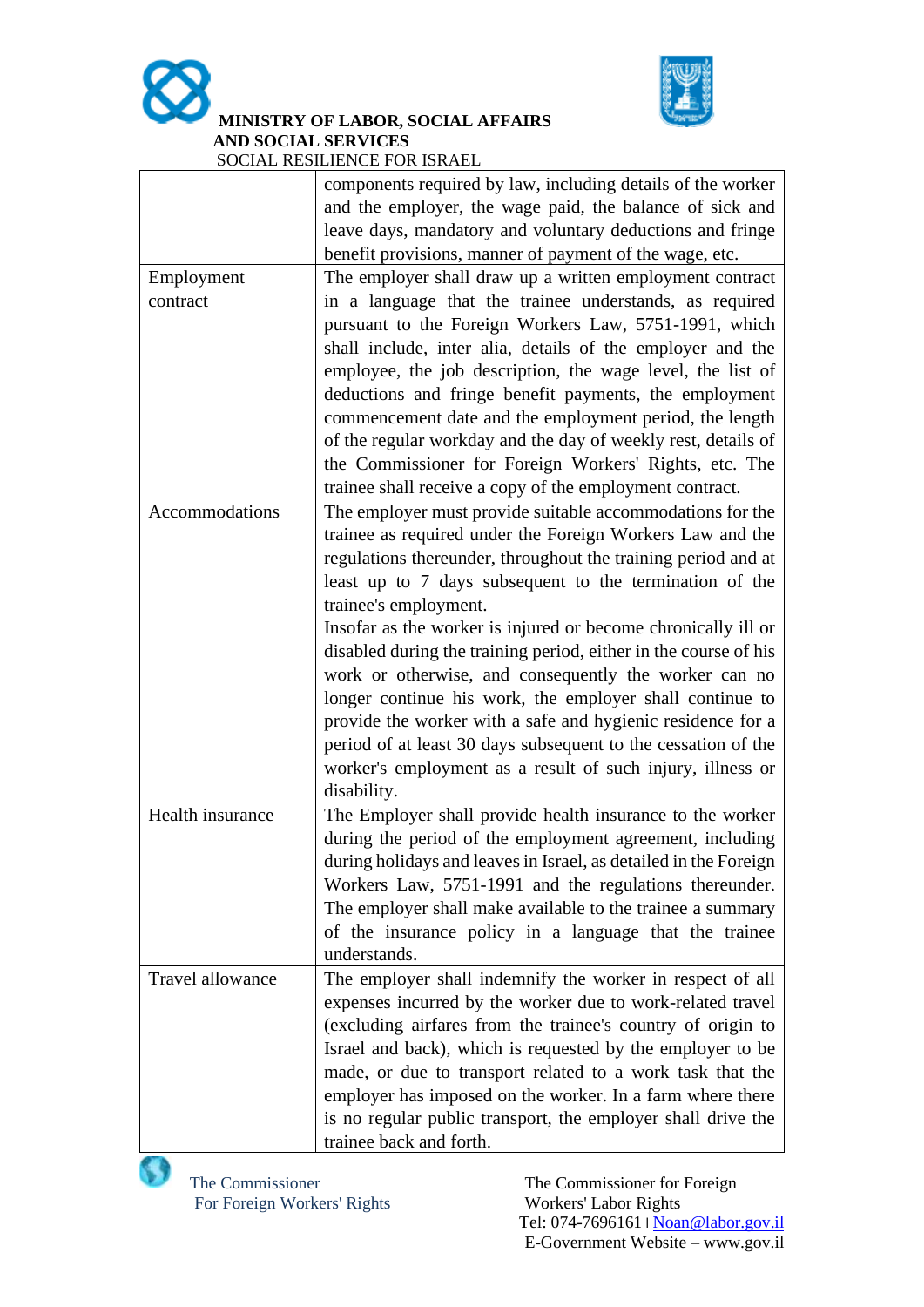



| Food           | The trainee may agree in writing (in a language that he<br>understands), to receive a portion of his monthly salary in the<br>value of food and non-alcoholic beverages provided at the<br>employer's expense for the worker's consumption in the<br>workplace (hereinafter: "the portion"). In such case, the<br>determining/accepted market value of such food and<br>beverages consumed in the workplace shall be regarded as<br>part of the worker's monthly wage (as payment in kind), and<br>the portion shall not exceed ten percent (10%) of the gross<br>monthly minimum wage in Israel. |
|----------------|---------------------------------------------------------------------------------------------------------------------------------------------------------------------------------------------------------------------------------------------------------------------------------------------------------------------------------------------------------------------------------------------------------------------------------------------------------------------------------------------------------------------------------------------------------------------------------------------------|
| Subsistence    | A monthly agriculture worker is entitled to a supplement of                                                                                                                                                                                                                                                                                                                                                                                                                                                                                                                                       |
| allowance      | NIS 100 per month as a subsistence allowance.                                                                                                                                                                                                                                                                                                                                                                                                                                                                                                                                                     |
| Annual bonus   | A monthly agriculture worker is entitled to receive an annual                                                                                                                                                                                                                                                                                                                                                                                                                                                                                                                                     |
|                | bonus at a rate of half the salary that shall be paid to him in<br>two equal parts, over the course of the year.                                                                                                                                                                                                                                                                                                                                                                                                                                                                                  |
| Night work     | A workday two hours of which are between the hours of<br>22:00 to 06:00 is considered night work. In such case, the<br>workday should be only 7 hours and work beyond this<br>entitles to overtime payment.<br>In accordance with the law, an employee may not be<br>employed in night work more than 7 days during a 14-day<br>period.                                                                                                                                                                                                                                                           |
| Sexual assault | The law in Israel prohibits sexual assault / harassment in the<br>workplace and requires the employer to make arrangements<br>to prevent the same. A worker who has experienced sexual<br>harassment (inter alia, a threat to fire a worker if he/she has<br>refused to have sexual relations, an indecent act, or a<br>proposition of a sexual nature) may seek assistance from the<br>center or from the Commissioner for Foreign Workers'<br>Rights.                                                                                                                                           |